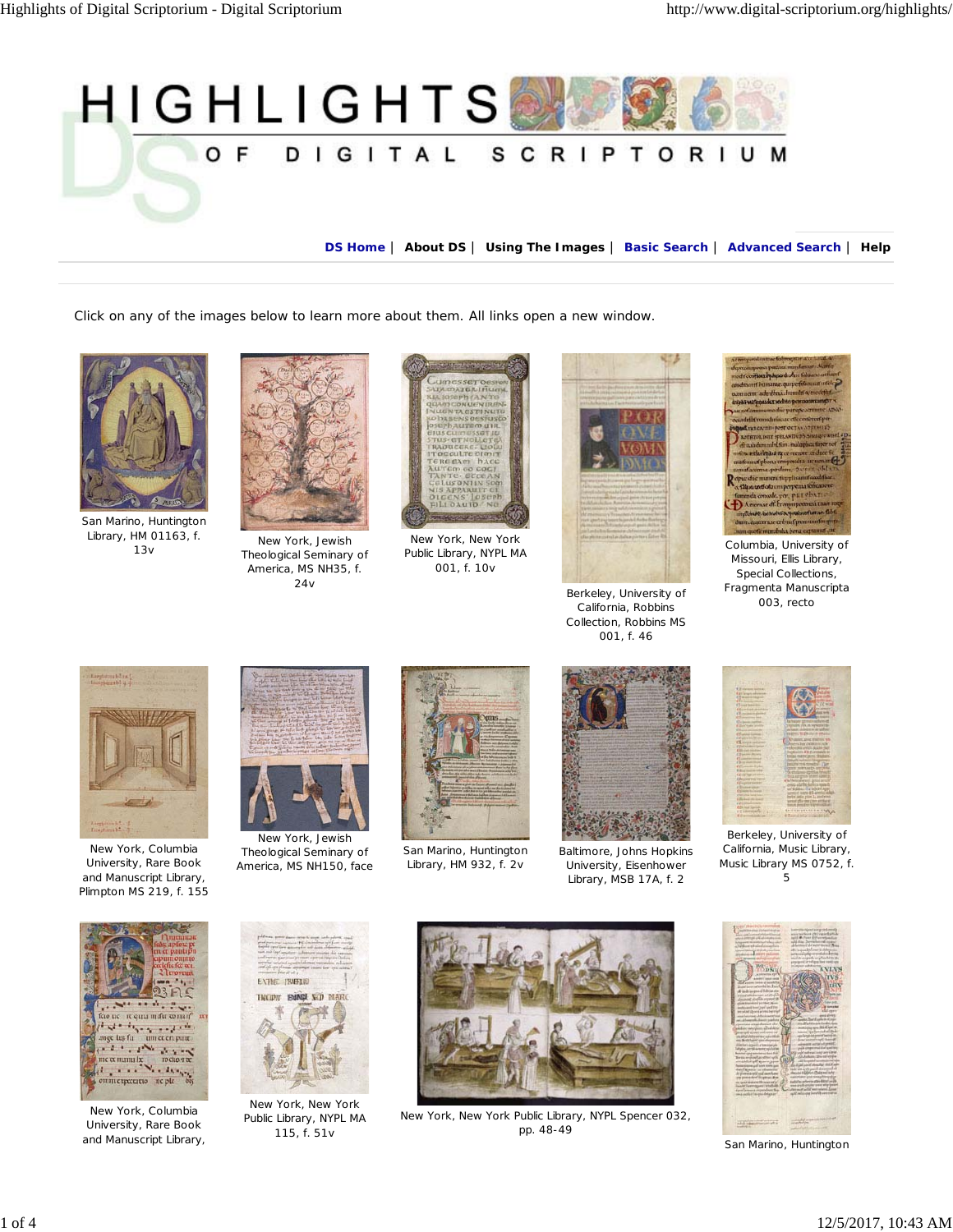



New York, Columbia University, Barnard College Library, MS 1, p. 189



University, Rare Book and Manuscript Library, Plimpton MS 296, f. 28



New York, Columbia University, Burke Library at Union Theological Seminary, UTS MS 003, f. 171v



Columbia, University of Missouri, Ellis Library, Special Collections, Fragmenta Manuscripta 156, recto



Oberlin, Oberlin College, Main Library, Special Collections, H1, verso



New York, Columbia University, Burke Library at Union Theological Seminary, UTS MS 006, f. 33



Berkeley, University of California, Robbins Collection, Robbins MS 100, f. 356v



New York, Columbia University, Burke Library at Union Theological Seminary, UTS MS 008, ff. 7v-8 Berkeley, University of



Berkeley, University of California, Robbins Collection, Robbins MS 151, face



California, Bancroft Library, UCB 147, f. 20v



Berkeley, University of California, Music Library, Music Library MS 1087, recto



New York, New York Public Library, NYPL Spencer 001, f. 3v



Berkeley, University of California, Music Library, Music Library MS 0744, p. 62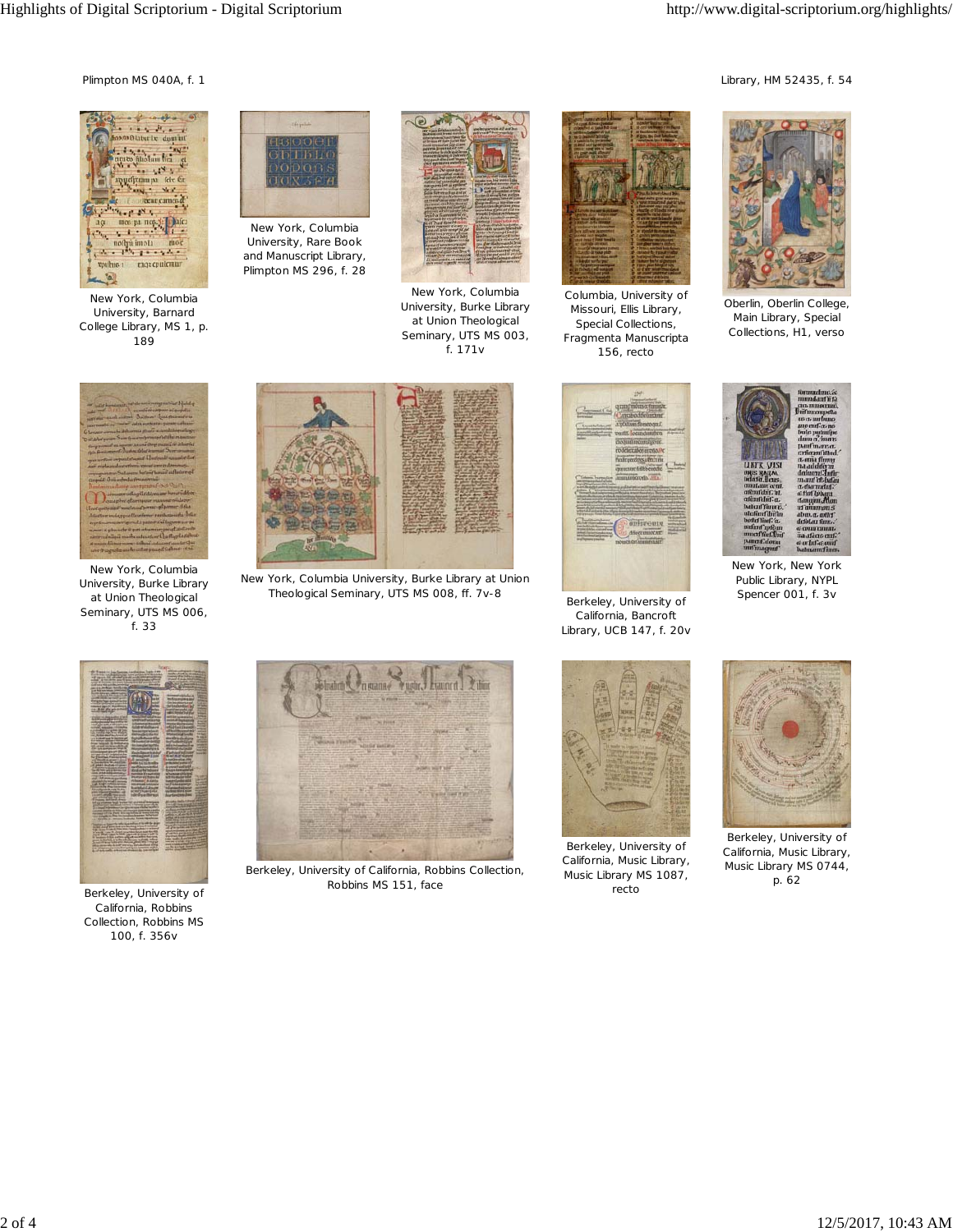

San Francisco, San Francisco State University, J. Paul Leonard Library, De Bellis La. 12, f. 31



San Francisco, San Francisco State University, J. Paul Leonard Library, De Bellis La. 01, f. 179r



Davis, University of California, Shields Library, Special Collections, UCD D-041:23, f. 1v



Davis, University of California, Shields Library, Special Collections, UCD BS2551 A4 no. 2641, f. 198



San Francisco, California State Library, Sutro Collection MS 07, f. 48v



San Francisco, California State Library, Sutro Collection MS 01, f. 46v



Columbia, University of Missouri, Ellis Library, Special Collections, Fragmenta Manuscripta 064, recto



San Marino, Huntington



Library, HM 1100, f. 13 Baltimore, Johns Hopkins University, The John Work Garrett Library, Gar. 15, f. 3



Cambridge, Harvard University, Houghton Library, MS Typ 0001, f. 33



Cambridge, Harvard University, Houghton Library, MS Typ 0413, f. 1



Cambridge, Harvard University, Houghton Library, MS Typ 0444, f. 26



Austin, University of Texas, Harry Ransom Humanities Research Center, HRC 035, f. 1v



Austin, University of Texas, Harry Ransom Humanities Research Center, HRC 029, f. 29



Austin, University of Texas, Harry Ransom Humanities Research Center, HRC 020, f. 13



Austin, University of Texas, Harry Ransom Humanities Research



Berkeley, University of



erkeley, University of Berkeley, University of<br>California, Bancroft California, Music Library,



Providence, Providence Public Library, Wetmore MS 1,